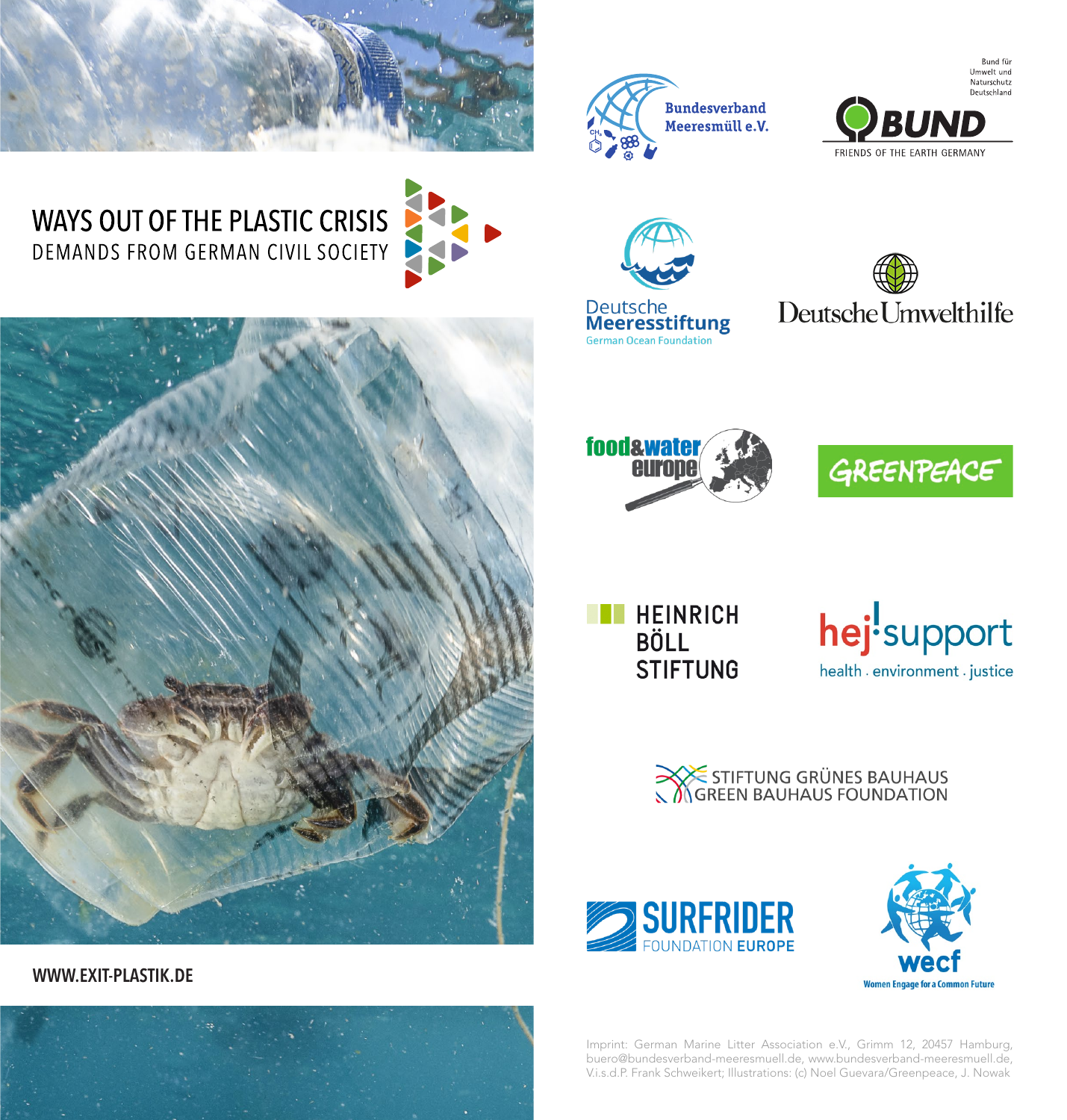

# THE GERMAN GOVERNMENT MUST ACT!



Plastic engulfing our environment – this is one of the most visible and most serious ecological problems in today's world. Plastic is a deadly hazard for many creatures that consume it in their food. The deluge of plastic also threatens human health: microplastic has even been detected in the human bloodstream. And the production and consumption of plastic also fuel climate change.



For the first time in Germany, major civil society actors have come together in an alliance to resolve the plastic crisis and have formulated 15 demands for the German government to act on.

> Prevent the release of microplastics through wear and tear

Promote reusables

Stop the disposal and<br>loss of plastic at sea

Sadly, Germany is the European leader in the use of plastics. That puts a special responsibility on us to find a solution to this worldwide problem. It is now time to act, and to act decisively.

### Promote a global agreement<br>to combat the flood of plastic



5 Stop single-use plastics



Promote sustainable<br> **O** product design



Manufacture products without<br>hazardous substances

**8** Ban primary<br>**8** microplastic



Restrict the use of plastics<br>in logistics chains